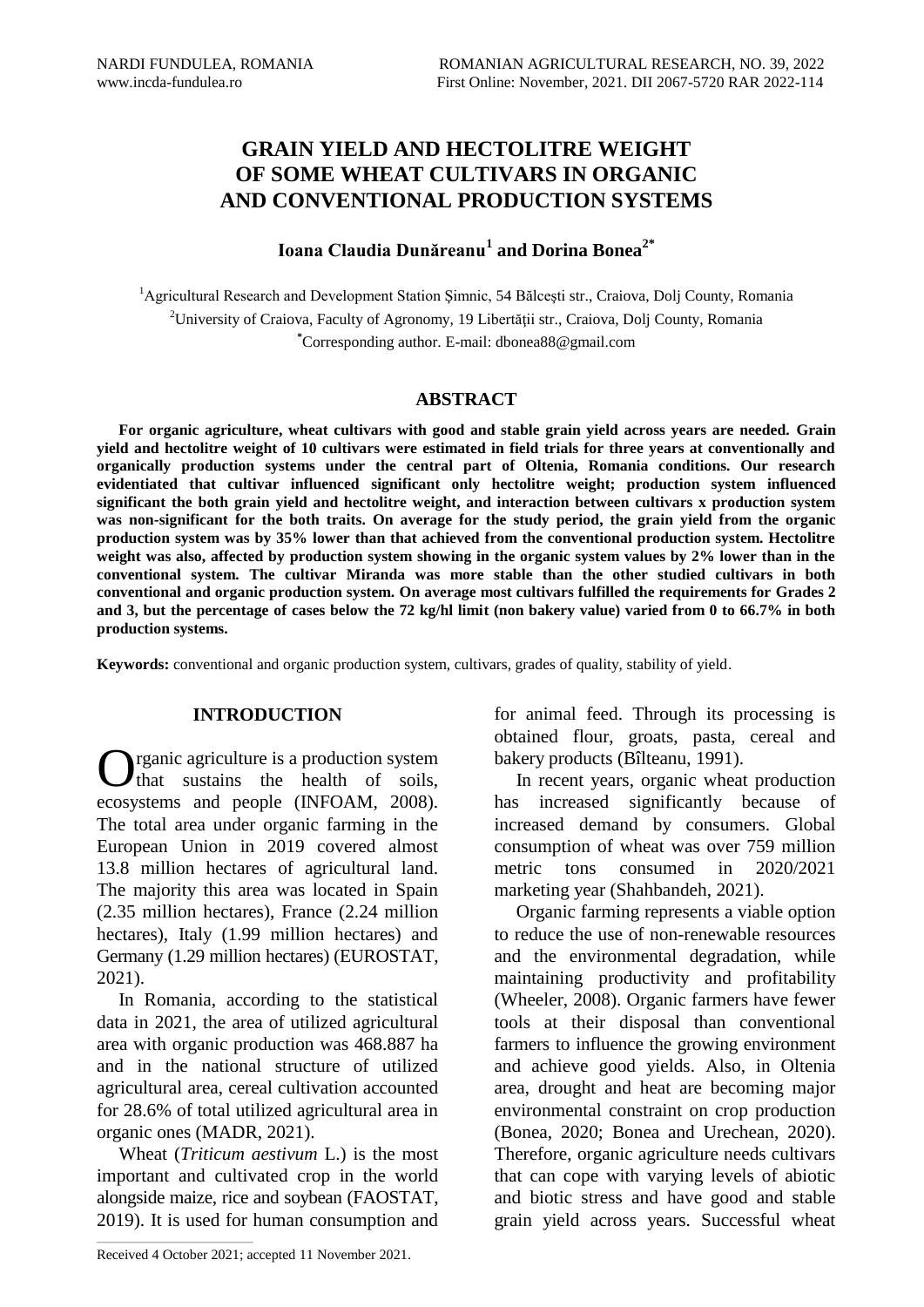cultivars for organic conditions should have a high average yield combined with a low degree of fluctuation when grown in different environments.

Many studies have shown that grain yield of wheat produced under organic conditions are often 14% to 40% lower than those achieved under conventional conditions (Mader et al., 2007; Seufert et al., 2012; Iannuci and Codianni, 2016).

Thus, trials conducted across a range of environments within different farming systems and over multiple years will be needed to identification of tolerant cultivars that have the characteristics of adaptability and stability under such low-input conditions, in terms of both seed yield and grain quality (Iannucci and Codianni, 2016).

Grain yield and test weight are considered the two most important traits in the selection of wheat varieties because yield is an excellent indicator that can be used as an appropriate measurement of genotypic response to system-specific conditions and hectolitre weight is a good overall quality characteristic (Murphy et al., 2007).

Therefore, the main aims of this study was to compare the performances of ten cultivars under two different production systems in order to identify cultivars suitable for organic and conventional production systems in the central part of Oltenia, and to estimate the frequency of achieving the required limits for grading according to hectolitre weight.

## **MATERIAL AND METHODS**

A bifactorial trial was organized in the experimental field of the ARDS Şimnic - Craiova (the central part of Oltenia, Romania), over three consecutive growing seasons (2018-2019, 2019-2020 and 2020-2021)

using a split-plot design in 10 x 2 factorial arrangements with three replications, on a reddish preluvosoil (pH 5.08-5.33, humus 2.2-2.7%).

The experimental factors were: factor A represented by ten Romanian cultivars (Glosa, Izvor, Miranda, Pajura, Pitar, Ursita, Şimnic 60, Adelina, Otilia and Bezostaia) and factor B represented by two production system: conventional (typical practices applied to a wheat crop in Oltenia area) and organic (no-chemical input system). The grain yield was reported at 14% standard moisture. The hectolitre weight (kg/hl) was analyzed by specific apparatus.

The stability of cultivars was estimated by combining the use of coefficient of variation (CV%) and average yield (Francis and Kannenberg, 1978).

Analyses of variance were performed using Microsoft Excel. The main effects cultivar, production system and their interactions were tested for significance by two-factors ANOVA. Significance between averages was determined by Fisher's least significant difference (LSD) at P≤0.05 (Săulescu and Săulescu, 1967).

Weather conditions during the experiment are summarized in Figures 1 and 2. Precipitation from growing season totaled 437.9 mm in 2018-2019, 451.4 mm in 2019-2020 and 557.6 mm in 2020-2021 with 127.8, 104.3 and 8.1 mm below multiannual average, respectively. Temperatures were over multiannual average in all growing seasons  $(+1.5^{\circ}C, +2.3^{\circ}C \text{ and } +1.6^{\circ}C,$ respectively).

In 2018-2019 growing season, in October and November during the sowing and seedling periods, precipitation were completely absent or very lower which led to a reduction in the density of plants in all plots.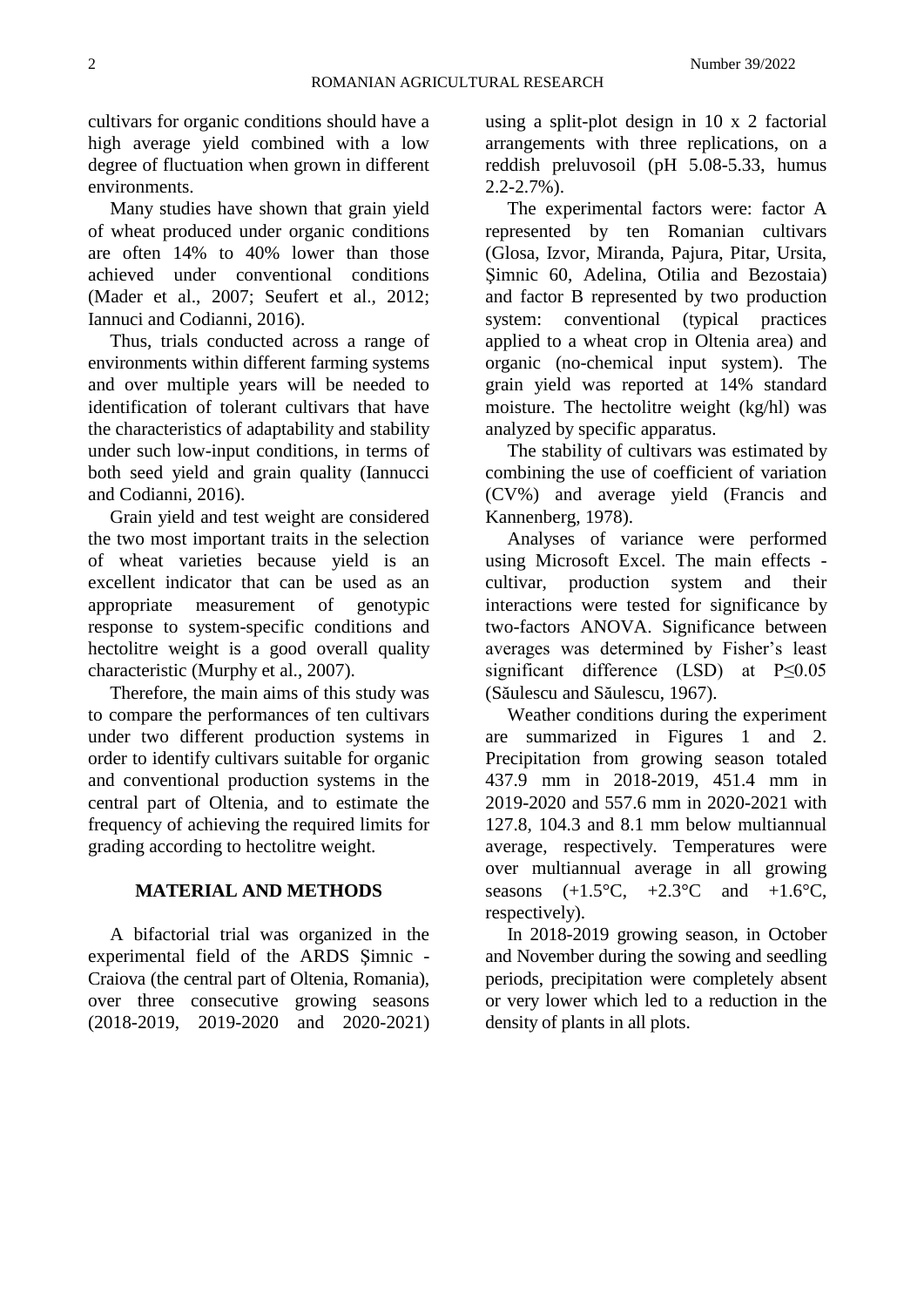

*Figure 1*. Monthly precipitation (mm) during October - September at ARDS Şimnic (2018-2021)



*Figure 2.* Average temperatures (°C) registered during October - September at ARDS Şimnic (2018-2021)

## **RESULTS AND DISCUSSION**

The production system (S) had a significant effect on grain yield, on average for three years of study, while the effects of cultivar  $(C)$  and of  $C \times S$  interaction were non-significant (Table 1). Our results suggest

that cultivars not differed in grain yield, and the interaction C x S cannot always change the response of the cultivars regarding grain yield.

Hildermann et al. (2009) reported that yield of wheat was significantly affected by cultivars and by production systems, but C x S interaction was non-significant.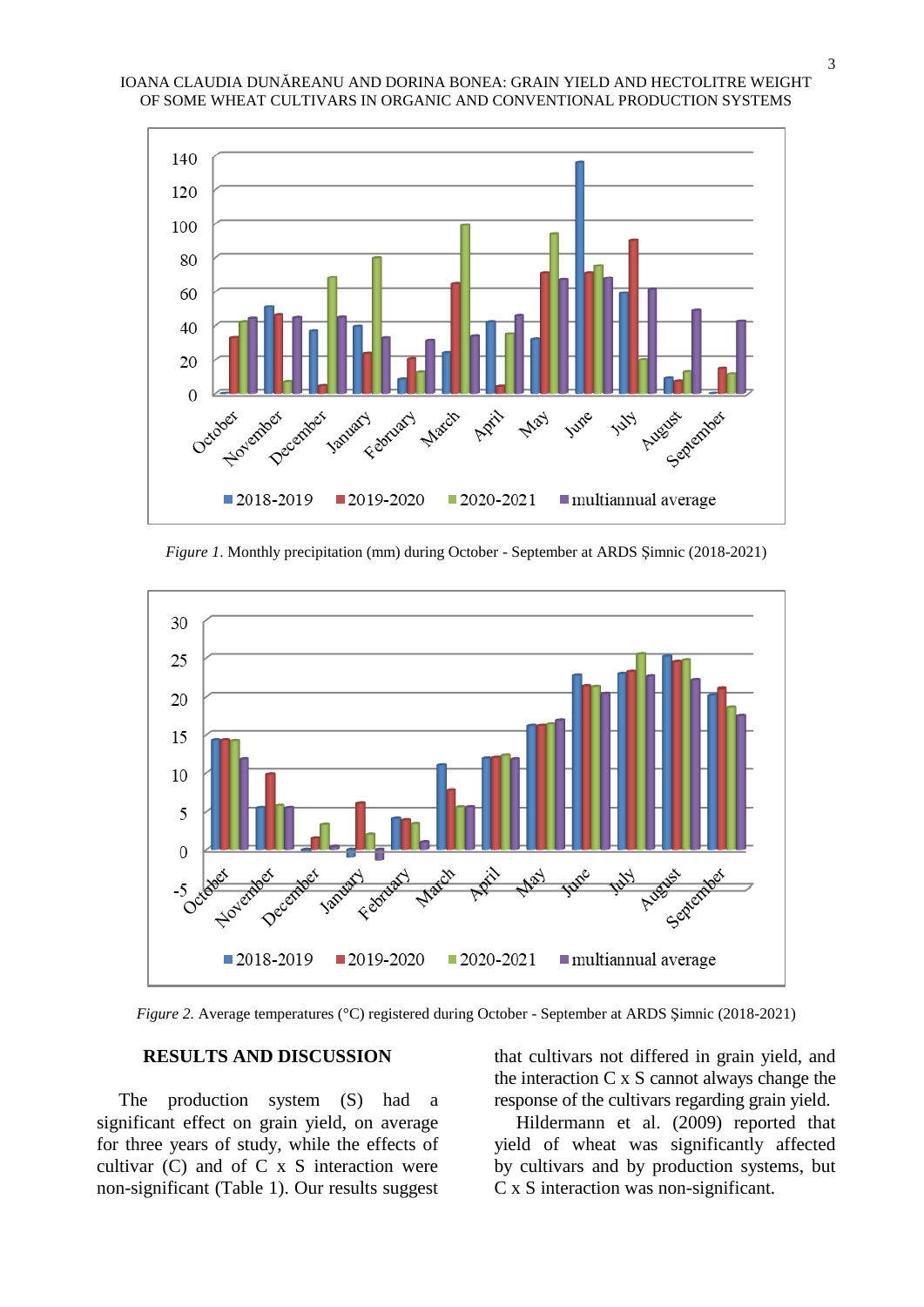#### ROMANIAN AGRICULTURAL RESEARCH

| Source of<br>variation     | 2019       |         | 2020       |         | 2021       |         | Average over years<br>$(2019-2021)$ |            |
|----------------------------|------------|---------|------------|---------|------------|---------|-------------------------------------|------------|
|                            | F value    | P value | F value    | P value | F value    | P value | F value                             | P value    |
| Cultivar $(C)$             | $.865$ ns  | 0.086   | 1.307 ns   | 0.263   | $0.419$ ns | 0.916   | $1.242$ ns                          | 0.298      |
| Production<br>system $(S)$ | 1.561 ns   | 0.218   | 130.582*   | 3.599   | 121.485*   | 1.088   | $173.601*$                          | 3.899      |
| C x S<br>interaction       | $0.551$ ns | 0.828   | $0.850$ ns | 0.576   | $0.763$ ns | 0.650   | $0.855$ ns                          | $0.572$ ns |

*Table 1.* ANOVA for grain yield (GY)

\*: Significant at 0.05 probability levels; ns: not significant.

ANOVA for the hectolitre weight revealed different effects of cultivar (C), production system (S) and their interaction (Table 2). Influence of cultivar was significant for hectolitre weight in all three studied years. Production system (S) had a significant effect on hectoliter weight in 2019 and in 2020, while in 2021 influence was non-significant. The C x S interaction was significant in 2019, but non-significant in 2020 and 2021.

The combined analysis of variance of the trials over 3 years showed significant effects of cultivars and production systems, but the C x S interaction was non-significant (Table 2).

Marinciu et al. (2021) showed that cultivars had a very significant effect on hectolitre weight, while management's systems influence was non-significant and interactions of cultivars and managements were also non-significant.

*Table 2.* ANOVA for hectolitre weight (HLW)

| Source of<br>variation     | 2019     |         | 2020     |         | 2021       |         | Average over years<br>$(2019-2021)$ |         |
|----------------------------|----------|---------|----------|---------|------------|---------|-------------------------------------|---------|
|                            | F value  | P value | F value  | P value | F value    | P value | F value                             | P value |
| Cultivar $(C)$             | $8.263*$ | 8.111   | $7.547*$ | 2.333   | $5.702*$   | 4.588   | 10.770*                             | 2.922   |
| Production<br>system $(S)$ | $4.423*$ | 0.042   | 135.803* | 1.966   | 3.248 ns   | 0.079   | 43.728*                             | 6.522   |
| C x S                      | $7.645*$ | 2.011   | 1.815 ns | 0.096   | $0.276$ ns | 0.978   | 1.872 ns                            | 0.084   |

\*: Significant at 0.05 probability levels; ns: not significant.

Our data show that the major differences in grain yield among the years (Table 3) were associated with the rainfall distribution (monthly quantity) and with the temperatures during the vegetation period. In conventional systems, the yields were greater than in the organic systems by approximately 45% and 43% for 2020 and 2021, respectively.

This finding agrees with Cox et al. (2019), who showed that in years with high precipitation during the grain-filling period, organic compared with conventional grain yields are much lower because of increased weed infestation in organic production system. Therefore, ability to manage weeds is a very important part of organic production system.

In contrast, in the year 2019, the grain yield from the conventional production system was lower, but non-significant, compared to the organic production system

(-6%). These results are probably due to the lack or insufficiency of precipitation during the sowing and seedling periods that resulted in a lower density of plants in the plots and implicit a lower yield. On the other hand, Nawaz et al. (2012) observed that in conventional system, the early drought stress significantly reduced the nitrogen (N) uptake by 38%. Also, under severe drought conditions, the better water holding capacity of organically managed soils is a likely mechanism for better yields under these conditions (Lotter et al., 2003).

Averaged across the 3 years of the study the conventional production system produced a grain yield of 6150 kg/ha compared with 4015 kg/ha for the organic production system (-35%). Previous studies have shown that grain yield of wheat produced under organic conditions are often 34% to 60% lower than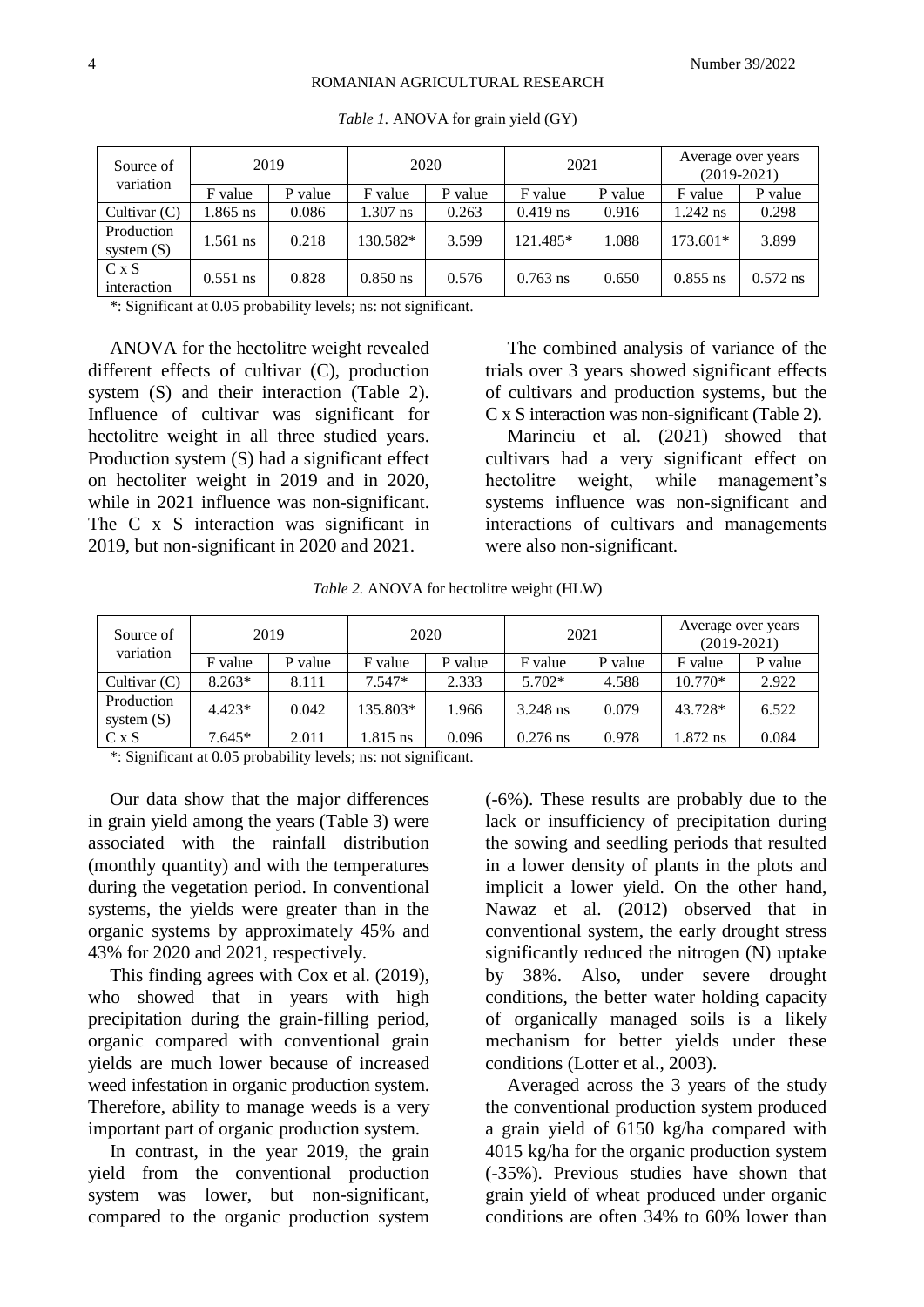those achieved under conventional conditions, due to site, year and management systems used (Murphy et al., 2007; Ingver et al., 2008; Iannuci and Codianni, 2016; Anastasi et al., 2019).

|                            | Production systems |             |                         |            |             |                         |            |             |                         |            |             |                         |
|----------------------------|--------------------|-------------|-------------------------|------------|-------------|-------------------------|------------|-------------|-------------------------|------------|-------------|-------------------------|
| Cultivar (C)               |                    | (S)         |                         |            |             |                         |            |             |                         |            |             |                         |
|                            | 2019               |             | 2020                    |            |             | 2021                    |            |             | Average 2019-2021       |            |             |                         |
|                            | <b>ORG</b>         | <b>CONV</b> | Average per<br>cultivar | <b>ORG</b> | <b>CONV</b> | Average per<br>cultivar | <b>ORG</b> | <b>CONV</b> | Average per<br>cultivar | <b>ORG</b> | <b>CONV</b> | Average per<br>cultivar |
| Glosa                      | 4259               | 3548        | 3904                    | 4290       | 7254        | 5772                    | 4573       | 7396        | 5985                    | 4374       | 6066        | 5220                    |
| Izvor                      | 3900               | 3210        | 3555                    | 2349       | 6994        | 4672                    | 4205       | 7805        | 6005                    | 3485       | 6003        | 4744                    |
| Miranda                    | 4146               | 3850        | 3998                    | 4179       | 7245        | 5712                    | 4227       | 8409        | 6318                    | 4184       | 6501        | 5343                    |
| Pajura                     | 3895               | 3527        | 3711                    | 3738       | 8166        | 5952                    | 4515       | 8111        | 6313                    | 4049       | 6601        | 5325                    |
| Pitar                      | 3479               | 3363        | 3421                    | 4267       | 7325        | 5796                    | 4235       | 8929        | 6582                    | 3994       | 6539        | 5266                    |
| Ursita                     | 3665               | 3195        | 3430                    | 4547       | 7387        | 5967                    | 4649       | 7827        | 6238                    | 4287       | 6136        | 5212                    |
| Simnic 60                  | 3344               | 3599        | 3472                    | 3911       | 7636        | 5774                    | 4365       | 8036        | 6201                    | 3873       | 6424        | 5148                    |
| Adelina                    | 2972               | 3289        | 3131                    | 4003       | 7404        | 5704                    | 4831       | 8236        | 6534                    | 3935       | 6309        | 5122                    |
| Otilia                     | 3579               | 3684        | 3632                    | 4663       | 7000        | 5832                    | 4182       | 6898        | 5540                    | 4141       | 5861        | 5001                    |
| Bezostaia                  | 2852               | 2858        | 2855                    | 3535       | 5577        | 4556                    | 5093       | 6738        | 5916                    | 3827       | 5058        | 4442                    |
| Average<br>per system      | 3609               | 3412        | 3511                    | 3948       | 7199        | 5574                    | 4488       | 7838        | 6163                    | 4015       | 6150        | 5082                    |
| LSD 5%                     |                    |             |                         |            |             |                         |            |             |                         |            |             |                         |
| for factor C               | 711                |             | 1285                    |            | 1374        |                         |            | 731         |                         |            |             |                         |
| $LSD$ 5%                   | 317                |             | 576                     |            | 614         |                         |            | 327         |                         |            |             |                         |
| for factor S               |                    |             |                         |            |             |                         |            |             |                         |            |             |                         |
| LSD 5%<br>for $C \times S$ |                    | 1004        |                         | 1818       |             | 1941                    |            |             | 1034                    |            |             |                         |

*Table 3.* Average values of grain yield (kg/ha) under organic (ORG) and conventional (CONV) production systems at ARDS Şimnic, Craiova

The hectoliter weight (or test weight) affects the productivity and efficiency of flour milling and therefore is a good indicator of interest to both farmers and the milling industry (Marinciu et al., 2019).

As shown in Table 4, hectolitre weight in the conventional production systems was

greater than in the organic production systems by approximately 6% for year 2020 and by 2% for year 2021. In contrast, in 2019 in the conventional production system, hectolitre weight was lower than in organic conventional system by approximately 1%.

*Table 4.* Average values of hectolitre weight (kg/hl) under organic (ORG) and conventional (CONV) production systems at ARDS Şimnic, Craiova

|                              | Production systems |             |                         |            |             |                         |            |             |                         |                   |             |                         |  |
|------------------------------|--------------------|-------------|-------------------------|------------|-------------|-------------------------|------------|-------------|-------------------------|-------------------|-------------|-------------------------|--|
|                              |                    | (S)         |                         |            |             |                         |            |             |                         |                   |             |                         |  |
| Cultivar (C)                 | 2019               |             |                         | 2020       |             |                         | 2021       |             |                         | Average 2019-2021 |             |                         |  |
|                              | <b>ORG</b>         | <b>CONV</b> | Average per<br>cultivar | <b>ORG</b> | <b>CONV</b> | Average per<br>cultivar | <b>ORG</b> | <b>CONV</b> | Average per<br>cultivar | <b>ORG</b>        | <b>CONV</b> | Average per<br>cultivar |  |
| Glosa                        | 73.3               | 74.1        | 73.7                    | 72.2       | 75.1        | 73.7                    | 70.2       | 74.3        | 72.3                    | 71.9              | 74.5        | 73.2                    |  |
| Izvor                        | 74.5               | 71.5        | 73.0                    | 69.4       | 74.2        | 71.8                    | 71.3       | 71.6        | 71.4                    | 71.7              | 72.4        | 72.1                    |  |
| Miranda                      | 71.2               | 72.2        | 71.7                    | 68.6       | 74.9        | 71.8                    | 70.7       | 71.0        | 79.8                    | 70.2              | 72.7        | 71.4                    |  |
| Pajura                       | 73.7               | 74.0        | 73.9                    | 72.7       | 76.8        | 74.8                    | 72.7       | 74.0        | 73.3                    | 73.0              | 74.9        | 74.0                    |  |
| Pitar                        | 72.0               | 74.7        | 73.3                    | 73.1       | 77.1        | 75.1                    | 76.6       | 78.0        | 77.3                    | 73.9              | 76.6        | 75.2                    |  |
| Ursita                       | 73.9               | 73.7        | 73.8                    | 72.3       | 73.4        | 72.9                    | 77.1       | 77.4        | 77.3                    | 74.4              | 74.8        | 74.6                    |  |
| Simnic 60                    | 71.7               | 73.0        | 72.3                    | 71.0       | 74.8        | 72.9                    | 74.2       | 75.5        | 74.9                    | 72.3              | 74.4        | 73.4                    |  |
| Adelina                      | 72.8               | 66.8        | 69.8                    | 66.3       | 72.8        | 69.6                    | 76.6       | 77.3        | 76.9                    | 71.9              | 72.3        | 72.1                    |  |
| Otilia                       | 72.3               | 67.4        | 69.9                    | 70.4       | 74.5        | 72.5                    | 74.4       | 75.7        | 75.1                    | 72.3              | 72.5        | 72.4                    |  |
| Bezostaia                    | 72.1               | 73.2        | 72.7                    | 70.4       | 75.5        | 73.0                    | 76.5       | 77.5        | 77.0                    | 73.0              | 75.4        | 74.2                    |  |
| Average<br>per system        | 72.7               | 72.0        | 72.4                    | 70.6       | 74.9        | 72.8                    | 74.0       | 75.2        | 74.6                    | 72.5              | 74.1        | 73.3                    |  |
| LSD 5%<br>for factor C       | 1.51               |             | 1.65                    |            | 3.00        |                         |            | 1.09        |                         |                   |             |                         |  |
| $LSD$ 5%<br>for factor S     | 0.67               |             | 0.75                    |            | 1.35        |                         |            | 0.48        |                         |                   |             |                         |  |
| $LSD$ 5%<br>for $C \times S$ |                    | 2.14        |                         | 2.32       |             | 4.26                    |            |             | 1.53                    |                   |             |                         |  |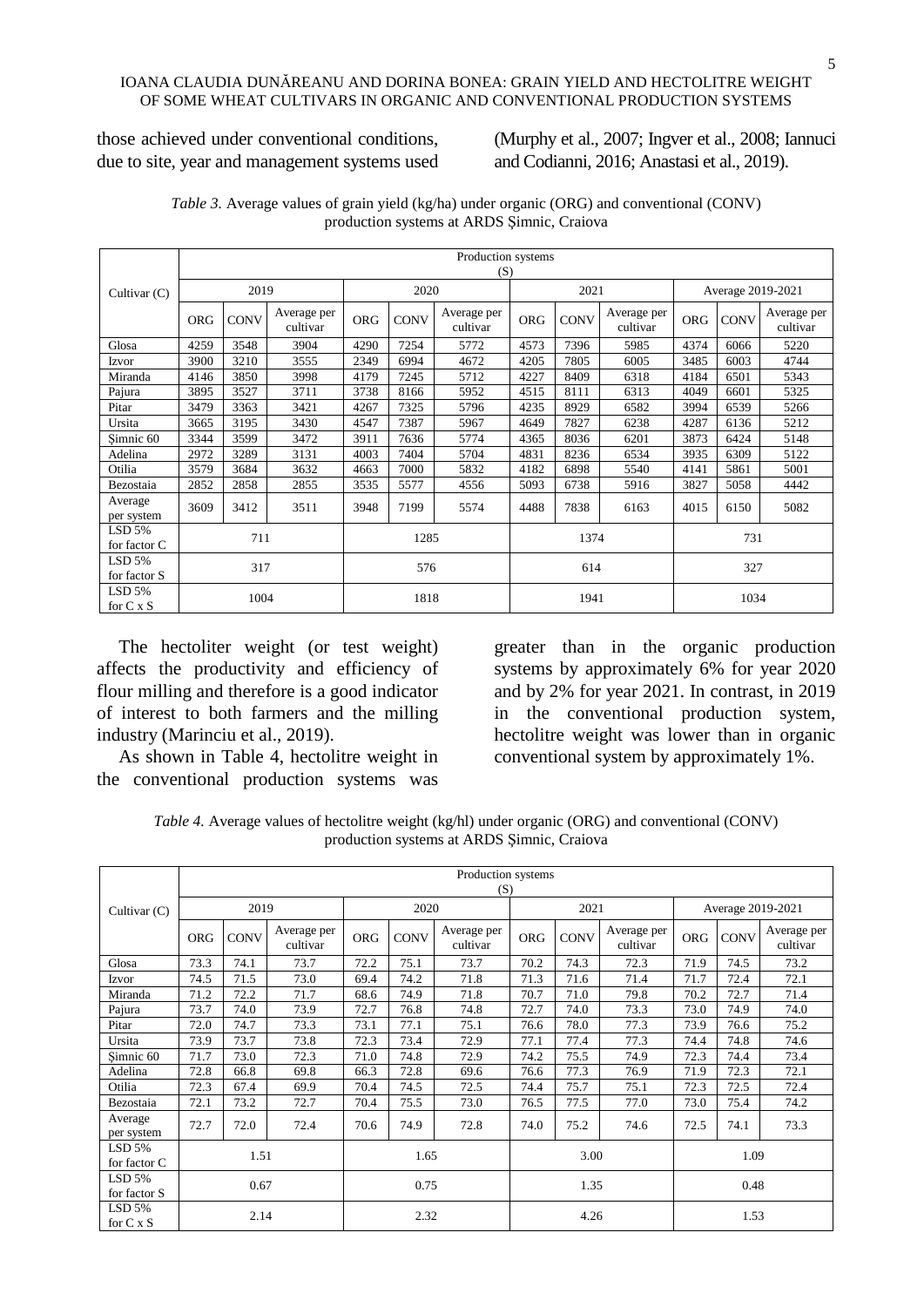On average for 3 years of the study, in organic system Pitar and Ursita cultivars showed the highest hectolitre weight (73.9 and 74.4 kg/hl, respectively), while the lowest was found in Miranda (70.2 kg/hl). In conventional system the highest hectolitre weight was found in Pitar and Bezostaia cultivars (76.6 and 75.4 kg/hl, respectively) and the lowest value in Miranda, Otilia, Izvor and Adelina (72.7, 72.5, 72.4 and 72.3 kg/hl, respectively). Regarding production systems, in the conventional production system, hectolitre weight (74.1 kg/hl) was higher (+2%) compared with the organic production system (72.5 kg/hl).

In contrast to our findings, other studies have shown non-significant differences for hectolitre weight between conventional and organic production systems (Mason et al., 2007; Annicchiarico et al., 2010). Also, Bilsborrow et al. (2013) found that organic management system produced a higher and significant hectolitre weight than the conventional system (71.6 kg/hl vs. 71.0 kg/hl).

Regarding coefficient of variation for grain yield in conventional system all cultivars had registered very large variability (>30%), but in organic system Miranda, Pitar and Ursita cultivars had registered medium variability (<20%); Glosa, Pajura, Şimnic 60, Otilia and Bezostaia cultivars had registered high variability (<30%) and Izvor and Adelina very large variability (>30%) (Table 5).

The coefficients of variation for hectolitre weight were small (<10%), ranging between 0.9% and 5.4% under the organic system and between 2.3% and 6.6% under the conventional system (Table 5).

We tested the hypothesis developed by Palaniappan and Sivaraman (1996) that the absence of genotype x system interaction suggests that selection in one production system can lead to identification of suitable and stable cultivars that are optimal across a range of production systems.

Genotype stability for yield has been categorized by Francis and Kannenberg (1978) into four groups: group I with high yield and small variation; group II with high yield and large variation; group III with low yield and small variation and group IV with low yield and large variation. Only group I can be considered as stable.

| Cultivar  |            | GY<br>$(CV\%)$        |             |                       | <b>HLW</b><br>$(CV\%)$ |                       |             |                       |  |  |
|-----------|------------|-----------------------|-------------|-----------------------|------------------------|-----------------------|-------------|-----------------------|--|--|
|           | <b>ORG</b> | Group of<br>stability | <b>CONV</b> | Group of<br>stability | <b>ORG</b>             | Group of<br>stability | <b>CONV</b> | Group of<br>stability |  |  |
| Glosa     | 20.9       |                       | 33.6        | Ш                     | 1.5                    | Ш                     | 4.8         | П                     |  |  |
| Izvor     | 30.5       | IV                    | 36.5        | Ш                     | 4.0                    | IV                    | 4.6         | IV                    |  |  |
| Miranda   | 19.7       |                       | 34.5        |                       | 2.6                    | IV                    | 3.2         | III                   |  |  |
| Pajura    | 26.5       | $\mathbf{I}$          | 37.2        |                       | 1.2                    |                       | 3.2         |                       |  |  |
| Pitar     | 19.0       | Ш                     | 40.0        | $\mathbf{I}$          | 0.9                    |                       | 2.3         |                       |  |  |
| Ursita    | 16.0       |                       | 40.9        | IV                    | 1.6                    |                       | 3.1         |                       |  |  |
| Simnic 60 | 21.7       | Ш                     | 35.2        |                       | 1.4                    | Ш                     | 2.3         |                       |  |  |
| Adelina   | 30.7       | IV                    | 38.9        | $\mathbf{I}$          | 5.4                    | IV                    | 6.6         | IV                    |  |  |
| Otilia    | 20.9       |                       | 35.3        | Ш                     | 2.2                    | Ш                     | 5.5         | IV                    |  |  |
| Bezostaia | 28.7       | IV                    | 39.9        | IV                    | 2.3                    |                       | 3.3         |                       |  |  |
| Average   | 23.5       |                       | 37.2        |                       | 2.3                    |                       | 3.9         |                       |  |  |

*Table 5.* Coefficient of variation (CV%) for grain yield (GY) and hectolitre weight (HLW), and group of stability under organic (ORG) and conventional (CONV) system, as average of 3 years

Our data showed that, for grain yield, Glosa, Miranda, Ursita and Otilia cultivars (placed in group I) were stable in organic production system, and Pajura, Miranda and Simnic 60 cultivars were stable in conventional system.

The stable cultivars for hectolitre weight were Pajura, Pitar, Ursita and Bezostaia in organic system and also, Pajura, Pitar, Ursita, Şimnic 60 and Bezostaia in conventional system (Table 5).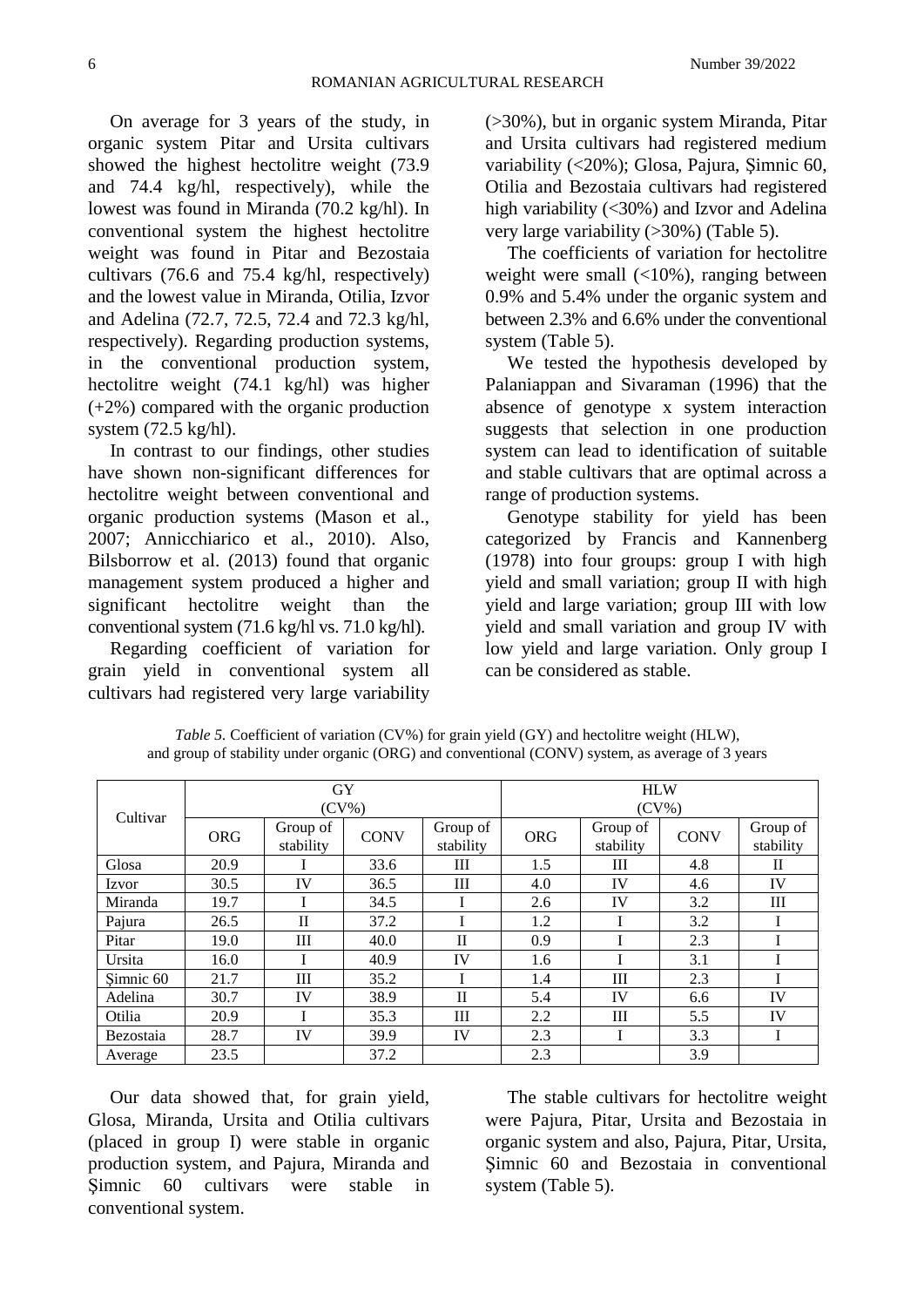Therefore, we could identify that Miranda cultivar performed the highest and stable yields in both conventional and organic systems. Thus, the tested hypothesis can be corroborated with our results. Miti (2007) reported that when G x E interaction effect is non-significant, the genotypes are stable across the environments and a significant G x E indicates that selections from one environment may often perform differently in another and the genotype is not stable across the environments.

The Romanian Grading Manual (CNGSC, 2017) which governs the buying and selling operations for wheat (grading of quality), sets a minimum value of 78 kg/hl for Grade 1, while Grades 2 and 3 must exceed 75 and 72 kg/hl, respectively. Lower grades result in a substantial economic loss for farmers.

In our study, the most cultivars fulfilled the requirements for Grade 2 and 3, and the percentage of cases below the 72 kg/hl limit

varied from 0 to 66.7% (Table 6). In organic system, the most cases with values below the limit of 72 kg/hl (with non bakery value) were registered for Izvor and Şimnic 60 (66.7%). Only the Miranda cultivar had all cases (100%) with values in non bakery grade (below the Grade 3). The Pajura was the only cultivar with all cases in Grade 3.

In conventional system only the Izvor cultivar had the most cases below the Grade 3 (66.7%) with non bakery values, and Pitar was the only variety with 33.3% of cases in the first degree of quality ( $\geq$ 78 kg/hl).

In another study conducted at NARDI Fundulea, Marinciu et al. (2021) reported higher values of this indicator for most hybrids studied by us, probably due to site with high natural fertility. In contrast to our results, they also showed and that Izvor cultivar had highest average and lowest frequency of lower grades in different management system.

|           |                  |          | <b>ORG</b>                                                                                                 |                                     | <b>CONV</b>           |                                                                                                            |         |                                       |  |  |
|-----------|------------------|----------|------------------------------------------------------------------------------------------------------------|-------------------------------------|-----------------------|------------------------------------------------------------------------------------------------------------|---------|---------------------------------------|--|--|
|           |                  |          | % cases belonging to:                                                                                      |                                     | % cases belonging to: |                                                                                                            |         |                                       |  |  |
| Cultivar  | Grade 1          | Grade 2  | Grade 3<br>$(\geq 78 \text{ kg/hl})$ $(\geq 75, \leq 78 \text{ kg/hl})$ $(\geq 72, \leq 75 \text{ kg/hl})$ | Non bakery<br>value<br>(< 72 kg/hl) | Grade 1               | Grade 2<br>$(\geq 78 \text{ kg/hl})$ $(\geq 75, \leq 78 \text{ kg/hl})$ $(\geq 72, \leq 75 \text{ kg/hl})$ | Grade 3 | Non bakery<br>value<br>$(< 72$ kg/hl) |  |  |
| Glosa     | 0                | $\theta$ | 66.7                                                                                                       | 33.3                                | $\mathbf{0}$          | 33.3                                                                                                       | 66.7    | $\Omega$                              |  |  |
| Izvor     | $\boldsymbol{0}$ | $\theta$ | 33.3                                                                                                       | 66.7                                | $\mathbf{0}$          | $\theta$                                                                                                   | 33.3    | 66.7                                  |  |  |
| Miranda   | $\Omega$         | $\Omega$ | $\Omega$                                                                                                   | 100                                 | $\Omega$              | $\theta$                                                                                                   | 66.7    | 33.3                                  |  |  |
| Pajura    | $\boldsymbol{0}$ | $\theta$ | 100                                                                                                        | 0                                   | $\mathbf{0}$          | 33.3                                                                                                       | 66.7    | $\theta$                              |  |  |
| Pitar     | $\Omega$         | 33.3     | 66.7                                                                                                       | $\theta$                            | 33.3                  | 33.3                                                                                                       | 33.3    | $\Omega$                              |  |  |
| Ursita    | $\Omega$         | 33.3     | 66.7                                                                                                       | $\Omega$                            | $\mathbf{0}$          | 33.3                                                                                                       | 66.7    | $\Omega$                              |  |  |
| Şimnic 60 | $\mathbf{0}$     | $\theta$ | 33.3                                                                                                       | 66.7                                | $\mathbf{0}$          | 33.3                                                                                                       | 66.7    | $\Omega$                              |  |  |
| Adelina   | $\mathbf{0}$     | 33.3     | 33.3                                                                                                       | 33.3                                | $\overline{0}$        | 33.3                                                                                                       | 33.3    | 33.3                                  |  |  |
| Otilia    | $\Omega$         | $\theta$ | 66.7                                                                                                       | 33.3                                | $\mathbf{0}$          | 33.3                                                                                                       | 33.3    | 33.3                                  |  |  |
| Bezostaia | 0                | 33.3     | 33.3                                                                                                       | 33.3                                | 0                     | 66.7                                                                                                       | 33.3    | $\mathbf{0}$                          |  |  |

*Table 6.* Hectolitre weight (HLW) - frequency of grades, under organic (ORG) and conventional (CONV) system

#### **CONCLUSIONS**

On average for the study period, the grain yield of wheat in the organic production system was by 35% lower than that achieved in the conventional production system. Hectolitre weight was also, affected by production system showing in the organic system values by 2% lower than in the conventional system.

Grain yield and hectolitre weight differences between the production systems were especially large in 2020 and 2021 due to higher precipitation from these years.

Based on the yield stability, Glosa, Miranda, Ursita and Otilia were most stable cultivars in organic production system from the central part of Oltenia area, while the cultivars Miranda, Pajura and Şimnic 60 were well adapted for best seed yield in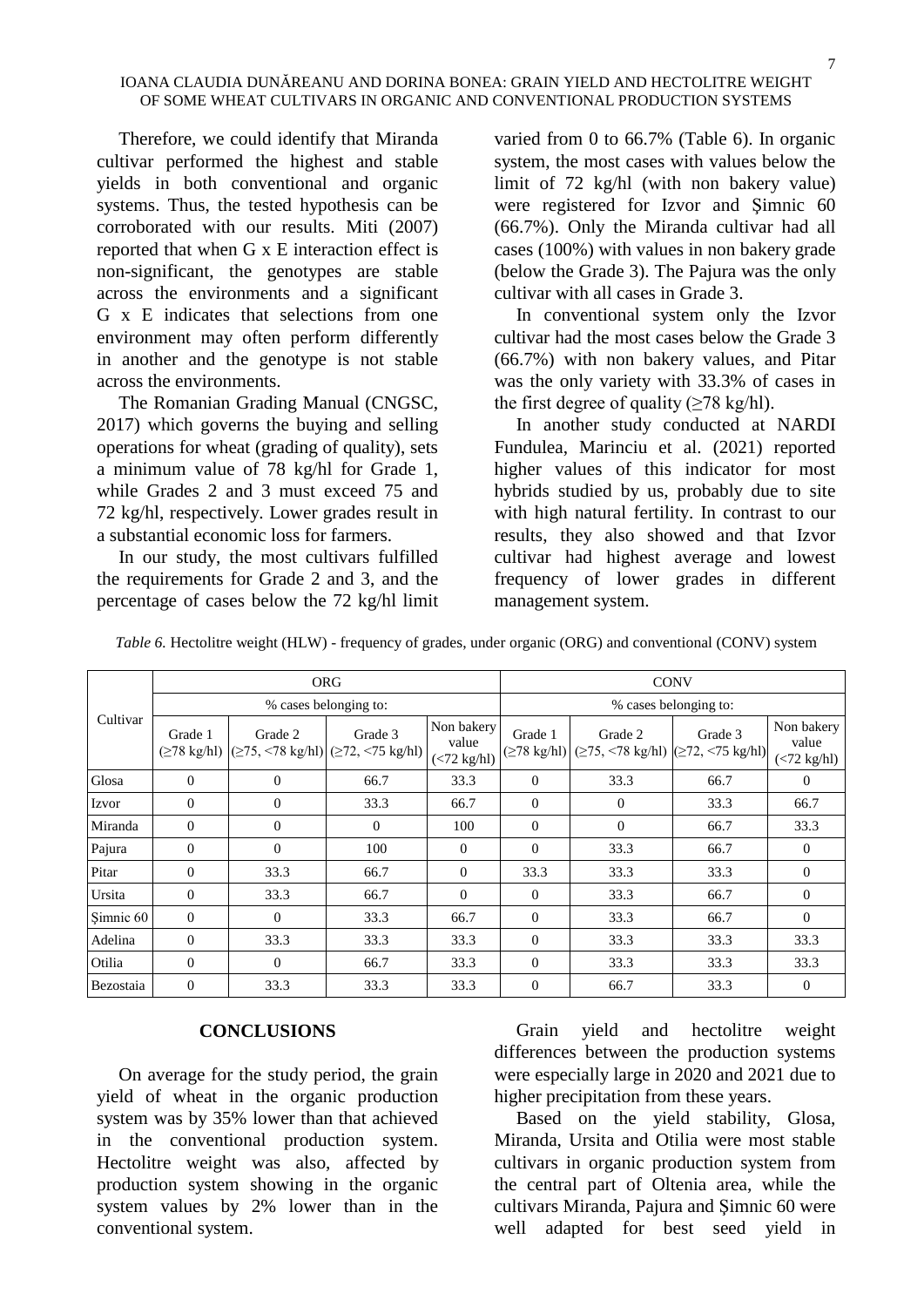conventional system. Thus, the cultivar Miranda was more stable than the other studied cultivars under these two production systems.

On average most cultivars fulfilled the requirements for Grades 2 and 3, but the percentage of cases below the 72 kg/hl (non bakery value) limit varied from 0 to 66.7% in both production systems. Only Miranda cultivar had all cases with non bakery values (below the Grade 3) in organic system.

## **ACKNOWLEDGEMENTS**

This study was supported by a self-financed project (No. 2104/2018) from own sources of ARDS Şimnic, approved by ASAS *"Improving management practices in organic farming for wheat and barley crops in order to obtain competitive results with conventional agriculture".*

#### **REFERENCES**

- Anastasi, U., Corinzia, S.A., Cosentino, S.L., Scordia, D., 2019. *Performances of durum wheat varieties under conventional and no-chemical input management systems in a semiarid Mediterranean Environment.* Agronomy, 9(12): 788. <https://doi.org/10.3390/agronomy9120788>
- Annicchiarico, P., Chiapparino, E., Perenzin, M., 2010. *Response of common wheat varieties to organic and conventional production systems across Italian locations, and implications for selection.* Field Crop Research, 116(3): 230-238.
- Bonea, D., 2020. *Screening for drought tolerance in maize hybrids using new indices based on resilience and production capacity.* Scientific Papers, Series "Management, Economic Engineering in Agriculture and rural development", 20(3): 151-156.
- Bonea, D., and Urechean, V., 2020. *Response of maize yield to variation in rainfall and average temperature in central part of Oltenia*. Romanian Agricultural Research, 37: 41-48.
- Bilsborrow, P., Cooper, J., Tetard-Jones, C., Srednicka-Tober, D., Baraniski, M., Eyre, M., Schmidt, C., Shotton, P., Volakakis, N., Cakmak, I., Ozturk, L., Leifert, C., Wilcockson, S., 2013. *The effect of organic and conventional management on the yield and quality of wheat grown in a long-term field trial*. European Journal of Agronomy, 51: 71-80.
- Bîlteanu, G., 1991. *Fitotehnie I (Phytotehnics I).* Editura Ceres, București.
- CNGSC, 2017. *Manualul de gradare pentru semințe de consum*. [http://www.gradare.ro/wpcontent/](http://www.gradare.ro/wpcontent/%20uploads/2017/07/Manualgradare_2017.pdf)  [uploads/2017/07/Manualgradare\\_2017.pdf](http://www.gradare.ro/wpcontent/%20uploads/2017/07/Manualgradare_2017.pdf)
- Cox, W.J., Cherney, J.H., Sorrells, M.E., 2019. *Organic compared with conventional wheat had competitive yield during the early years of organic production in the Northeast USA.* Agronomy, 9: 380.
- EUROSTAT, 2021. *Organic crop area by agricultural production methods and crops (from 2012 on wards)*. [https://ec.europa.eu/eurostat/](https://ec.europa.eu/eurostat/%20databrowser/view/org_cropar/default/table?lang=en)  [databrowser/view/org\\_cropar/default/table?lang=en](https://ec.europa.eu/eurostat/%20databrowser/view/org_cropar/default/table?lang=en)
- FAOSTAT, 2019. *Crops and livestock products*. <http://www.fao.org/faostat/en/#data/QCL>
- Francis, T.R., and Kannenberg, L.W., 1978. *Yield stability studies in short-season maize. I. A descriptive method for grouping genotypes*. Canadian Journal of Plant Science, 58: 1029-1034.
- Hildermann, I., Thommen, A., Dubois, D., Boller, T., Wiemken, A., Mader, P., 2009. *Yield and baking quality of winter wheat cultivars in different farming systems of the DOK long-term trial*. Journal of the Science of Food and Agriculture, 89: 2477-2491.
- Iannucci, A., and Codianni, P., 2016. *Effects of conventional and organic farming systems on bio-agronomic and quality traits of durum wheat under Mediterranean conditions.* Australian Journal of Crop Science, 10(8): 1083-1091.
- INFOAM, 2008. *Definition of organic agriculture*. [https://www.ifoam.bio/why-organic/organic](https://www.ifoam.bio/why-organic/organic-landmarks/definition-organic)[landmarks/definition-organic](https://www.ifoam.bio/why-organic/organic-landmarks/definition-organic)
- Ingver, A., Tamm, I., Tamm, U., 2008. *Effect of organic and conventional production on yield and the quality of spring cereals.* Agronomijas Vestis (Latvian Journal of Agronomy), 11(LLU): 61-67.
- Lotter, D.W., Seidel, R., Liebhart, W., 2003. *The performance of organic and conventional cropping systems in an extreme climate year*. American Journal of Alternative Agriculture, 18: 146-154.
- MADR, 2021. *Dinamica operatorilor şi a suprafeţelor în agricultura ecologică.* [https://www.madr.ro/](https://www.madr.ro/%20docs/agricultura/agricultura-ecologica/2021/%20Dinamica-operatorilor-si-a-suprafetelor-agri-eco-update-28.06.2021.pdf)  [docs/agricultura/agricultura-ecologica/2021/](https://www.madr.ro/%20docs/agricultura/agricultura-ecologica/2021/%20Dinamica-operatorilor-si-a-suprafetelor-agri-eco-update-28.06.2021.pdf)  [Dinamica-operatorilor-si-a-suprafetelor-agri-eco](https://www.madr.ro/%20docs/agricultura/agricultura-ecologica/2021/%20Dinamica-operatorilor-si-a-suprafetelor-agri-eco-update-28.06.2021.pdf)[update-28.06.2021.pdf](https://www.madr.ro/%20docs/agricultura/agricultura-ecologica/2021/%20Dinamica-operatorilor-si-a-suprafetelor-agri-eco-update-28.06.2021.pdf)
- Mader, P., Hahn, D., Dubois, D., Gunst, L., Alfoldi, T., Bergmann, H., Oehme, M., Amado, R., Schneider, H., Graf, U., Velimirov, A., Fließbach, A., Niggli, U., 2007. *Wheat quality in organic and conventional farming: results of a 21 year field experiment.* Journal of the Science of Food and Agriculture, 87(10): 1826-1835.
- Marinciu, C.M., Şerban, G., Ittu, G., Săulescu, N., 2019. *Quality parameters of several winter wheat varieties tested at NARDI Fundulea*. Analele INCDA Fundulea, Vol. LXXXVII: 7-18.
- Marinciu, C.M., Şerban, G., Mandea, V., Săulescu, N.N., 2021. *Cultivar and crop management effects on test weight in winter wheat (Triticum aestivum)*. Romanian Agricultural Research, 38: 133-139.